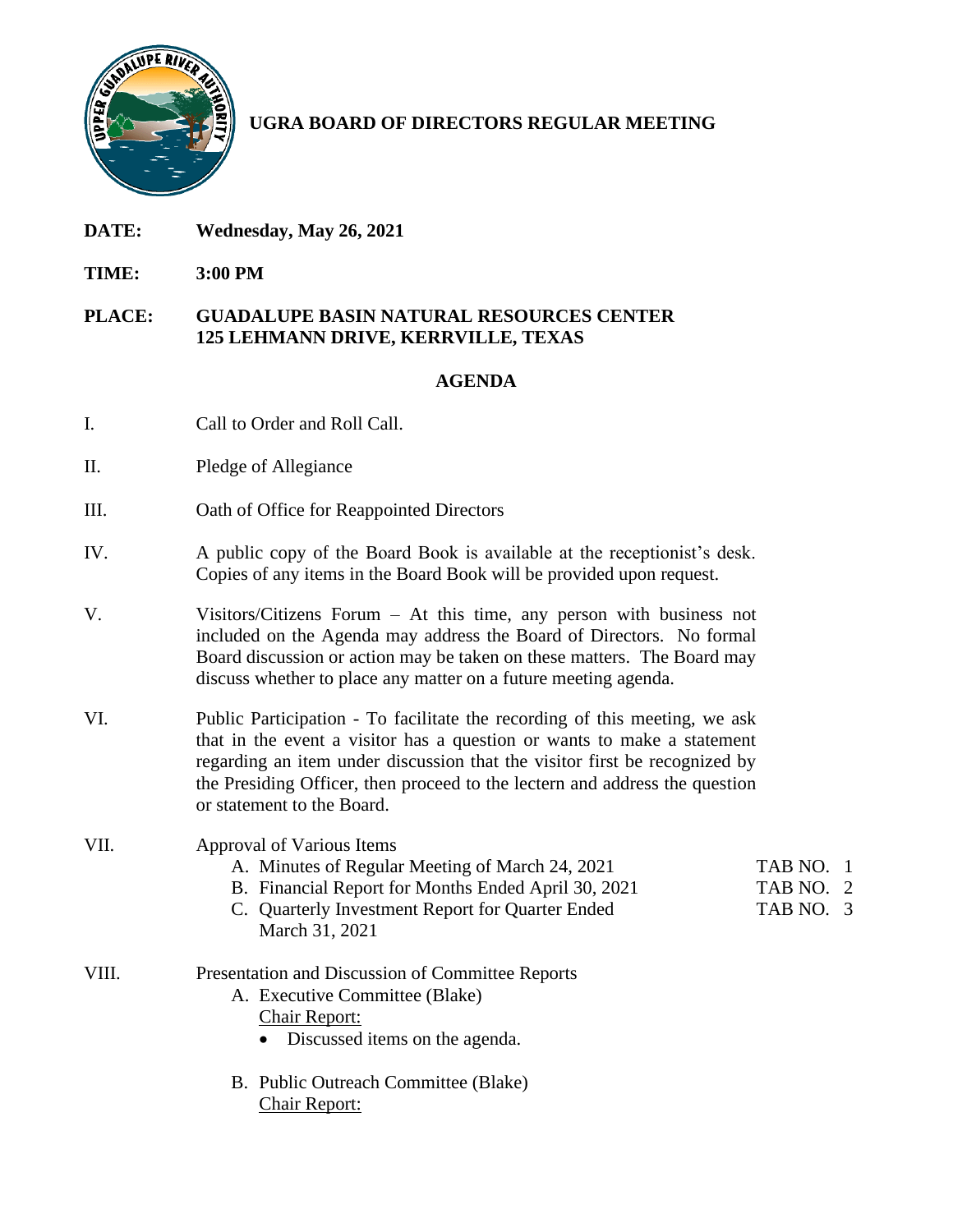|  |  |  | Report on 04/27/21 committee meeting |  |
|--|--|--|--------------------------------------|--|
|--|--|--|--------------------------------------|--|

- C. Water Quality Committee (Bill) Chair Report:
	- Report on 05/20/21 committee meeting

#### Staff Report

- Application update for Water Enhancement through Brush Management Cost Share Program
- D. Watershed Stewardship Committee (Aaron) Chair Report:
	- Feral Hog Report
	- Report on 05/04/21 committee meeting
- E. Education Committee (Maggie) Chair Report:
	- Report on 04/19/21 committee meeting

#### Staff Report:

- Application update for Rainwater Catchment Rebate Program
- F. Guadalupe-Blanco River Trust (Diane and Maggie)
	- Report on 05/10/21 trust meeting

| IX. | Presentation – Feral Hog Management; Justin Foster, Texas Parks & |           |  |  |
|-----|-------------------------------------------------------------------|-----------|--|--|
|     | Wildlife Department, Kerr Wildlife Management Area                | TAB NO. 4 |  |  |
|     |                                                                   |           |  |  |

- X. Discussion and Appropriate Action Interlocal Agreement with Kerr TAB NO. 5 County Regarding Guadalupe River Crossing Patrols
- XI. Discussion and Appropriate Action Strategic Plan Status Update TAB NO. 6
- XII. Discussion and Appropriate Action FY21 Budget Revisions TAB NO. 7

#### XIII. General Manager's Report

- Presentations and Activities
- Investigations
- Staff Training
- Meetings
- PWPG
- GBFPG
- Sunset update
- Nimitz Lake photo donation